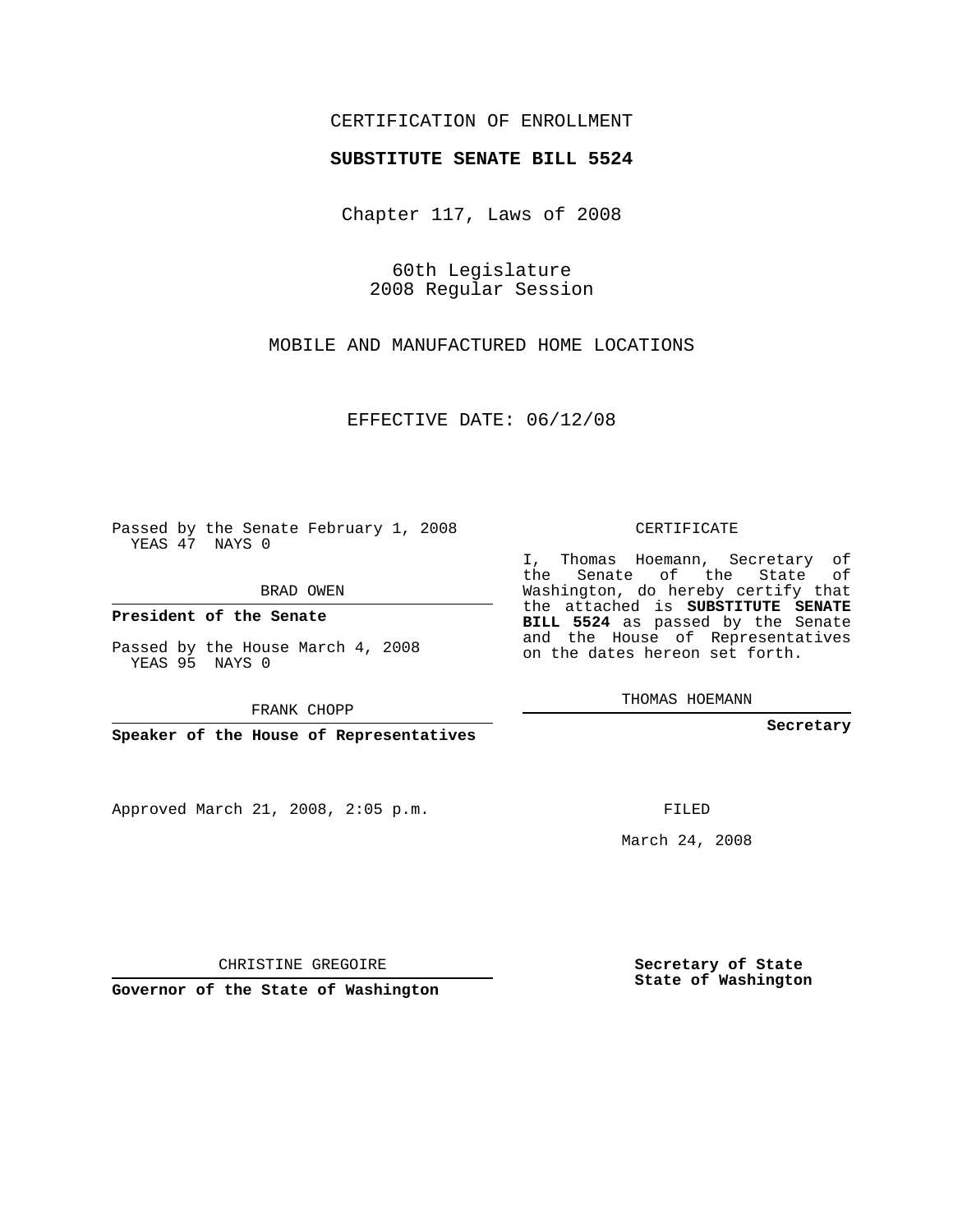## **SUBSTITUTE SENATE BILL 5524** \_\_\_\_\_\_\_\_\_\_\_\_\_\_\_\_\_\_\_\_\_\_\_\_\_\_\_\_\_\_\_\_\_\_\_\_\_\_\_\_\_\_\_\_\_

\_\_\_\_\_\_\_\_\_\_\_\_\_\_\_\_\_\_\_\_\_\_\_\_\_\_\_\_\_\_\_\_\_\_\_\_\_\_\_\_\_\_\_\_\_

Passed Legislature - 2008 Regular Session

## **State of Washington 60th Legislature 2008 Regular Session**

**By** Senate Committee on Consumer Protection & Housing (originally sponsored by Senators Berkey, Schoesler, Fairley and Roach)

READ FIRST TIME 02/22/07.

 1 AN ACT Relating to the restriction of mobile home or manufactured 2 home locations in mobile home parks or manufactured housing 3 communities; and amending RCW 35.21.684, 35A.21.312, and 36.01.225.

4 BE IT ENACTED BY THE LEGISLATURE OF THE STATE OF WASHINGTON:

 5 **Sec. 1.** RCW 35.21.684 and 2004 c 256 s 2 are each amended to read 6 as follows:

7 (1) A city or town may not ((<del>enact any statute or</del>)) <u>adopt an</u> ordinance that has the effect, directly or indirectly, of discriminating against consumers' choices in the placement or use of a home in such a manner that is not equally applicable to all homes. Homes built to 42 U.S.C. Sec. 5401-5403 standards (as amended in 2000) must be regulated for the purposes of siting in the same manner as site built homes, factory built homes, or homes built to any other state construction or local design standard. However, except as provided in 15 subsection (2) of this section, any city or town may require that:

16 (a) A manufactured home be a new manufactured home;

17 (b) The manufactured home be set upon a permanent foundation, as 18 specified by the manufacturer, and that the space from the bottom of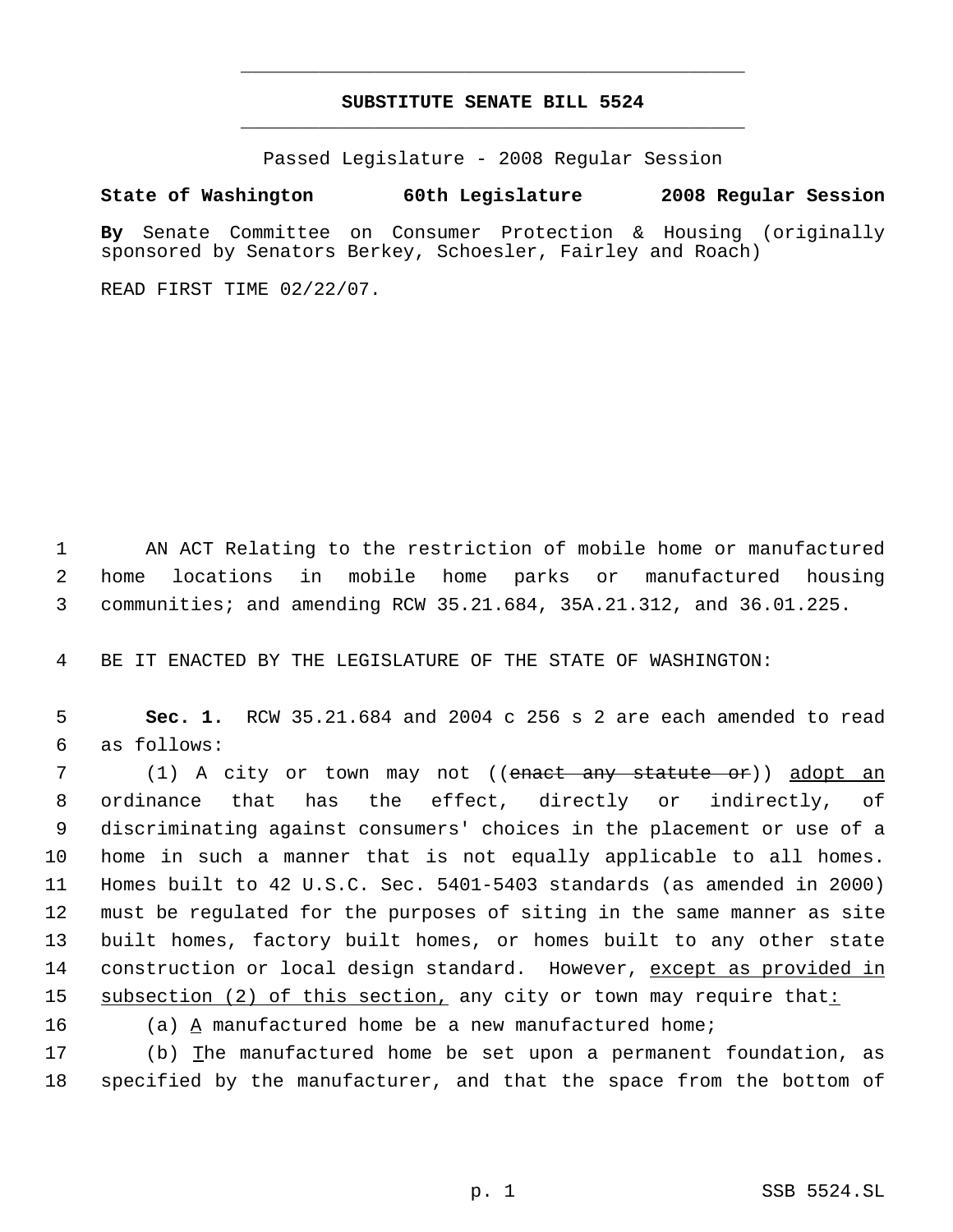the home to the ground be enclosed by concrete or an approved concrete product which can be either load bearing or decorative;

 (c) The manufactured home comply with all local design standards applicable to all other homes within the neighborhood in which the manufactured home is to be located;

 (d) The home is thermally equivalent to the state energy code; and (e) The manufactured home otherwise meets all other requirements for a designated manufactured home as defined in RCW 35.63.160.

 A city with a population of one hundred thirty-five thousand or more may choose to designate its building official as the person responsible for issuing all permits, including department of labor and industries permits issued under chapter 43.22 RCW in accordance with an interlocal agreement under chapter 39.34 RCW, for alterations, remodeling, or expansion of manufactured housing located within the city limits under this section.

16 (2) A city or town may not adopt an ordinance that has the effect, 17 directly or indirectly, of restricting the location of mobile homes or manufactured homes in mobile home parks or manufactured housing communities, as defined in RCW 59.20.030, which were legally in 20 existence before the effective date of this section, based exclusively on the age or dimensions of the mobile home or manufactured home. This does not preclude a city or town from restricting the location of a mobile home or manufactured home in mobile home parks or manufactured housing communities for any other reason including, but not limited to, failure to comply with fire, safety, or other local ordinances or state laws related to mobile homes and manufactured homes.

 (3) This section does not override any legally recorded covenants or deed restrictions of record.

29  $((+3))$  (4) This section does not affect the authority granted under chapter 43.22 RCW.

 **Sec. 2.** RCW 35A.21.312 and 2004 c 256 s 3 are each amended to read as follows:

33 (1) A code city may not ((enact any statute or)) adopt an ordinance that has the effect, directly or indirectly, of discriminating against consumers' choices in the placement or use of a home in such a manner that is not equally applicable to all homes. Homes built to 42 U.S.C. Sec. 5401-5403 standards (as amended in 2000) must be regulated for the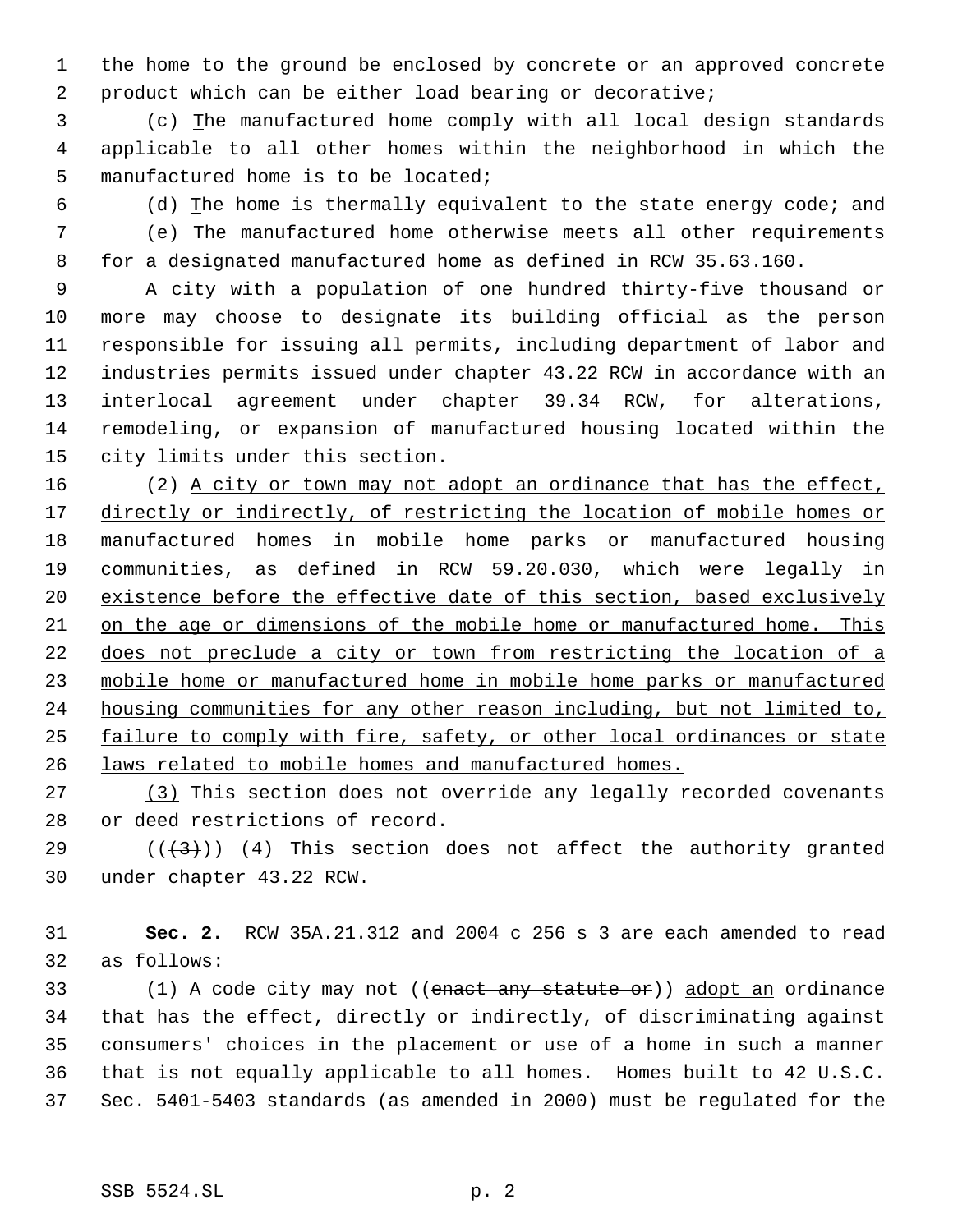purposes of siting in the same manner as site built homes, factory built homes, or homes built to any other state construction or local design standard. However, except as provided in subsection (2) of this 4 section, any code city may require that:

(a) A manufactured home be a new manufactured home;

 (b) The manufactured home be set upon a permanent foundation, as specified by the manufacturer, and that the space from the bottom of the home to the ground be enclosed by concrete or an approved concrete product which can be either load bearing or decorative;

 (c) The manufactured home comply with all local design standards applicable to all other homes within the neighborhood in which the manufactured home is to be located;

13 (d) The home is thermally equivalent to the state energy code; and (e) The manufactured home otherwise meets all other requirements for a designated manufactured home as defined in RCW 35.63.160.

 A code city with a population of one hundred thirty-five thousand or more may choose to designate its building official as the person responsible for issuing all permits, including department of labor and industries permits issued under chapter 43.22 RCW in accordance with an interlocal agreement under chapter 39.34 RCW, for alterations, remodeling, or expansion of manufactured housing located within the city limits under this section.

 (2) A code city may not adopt an ordinance that has the effect, directly or indirectly, of restricting the location of mobile homes or manufactured homes in mobile home parks or manufactured housing communities, as defined in RCW 59.20.030, which were legally in 27 existence before the effective date of this section, based exclusively 28 on the age or dimensions of the mobile home or manufactured home. This does not preclude a code city from restricting the location of a mobile home or manufactured home in mobile home parks or manufactured housing communities for any other reason including, but not limited to, failure to comply with fire, safety, or other local ordinances or state laws related to mobile homes and manufactured homes.

 (3) This section does not override any legally recorded covenants or deed restrictions of record.

36  $((+3))$  (4) This section does not affect the authority granted under chapter 43.22 RCW.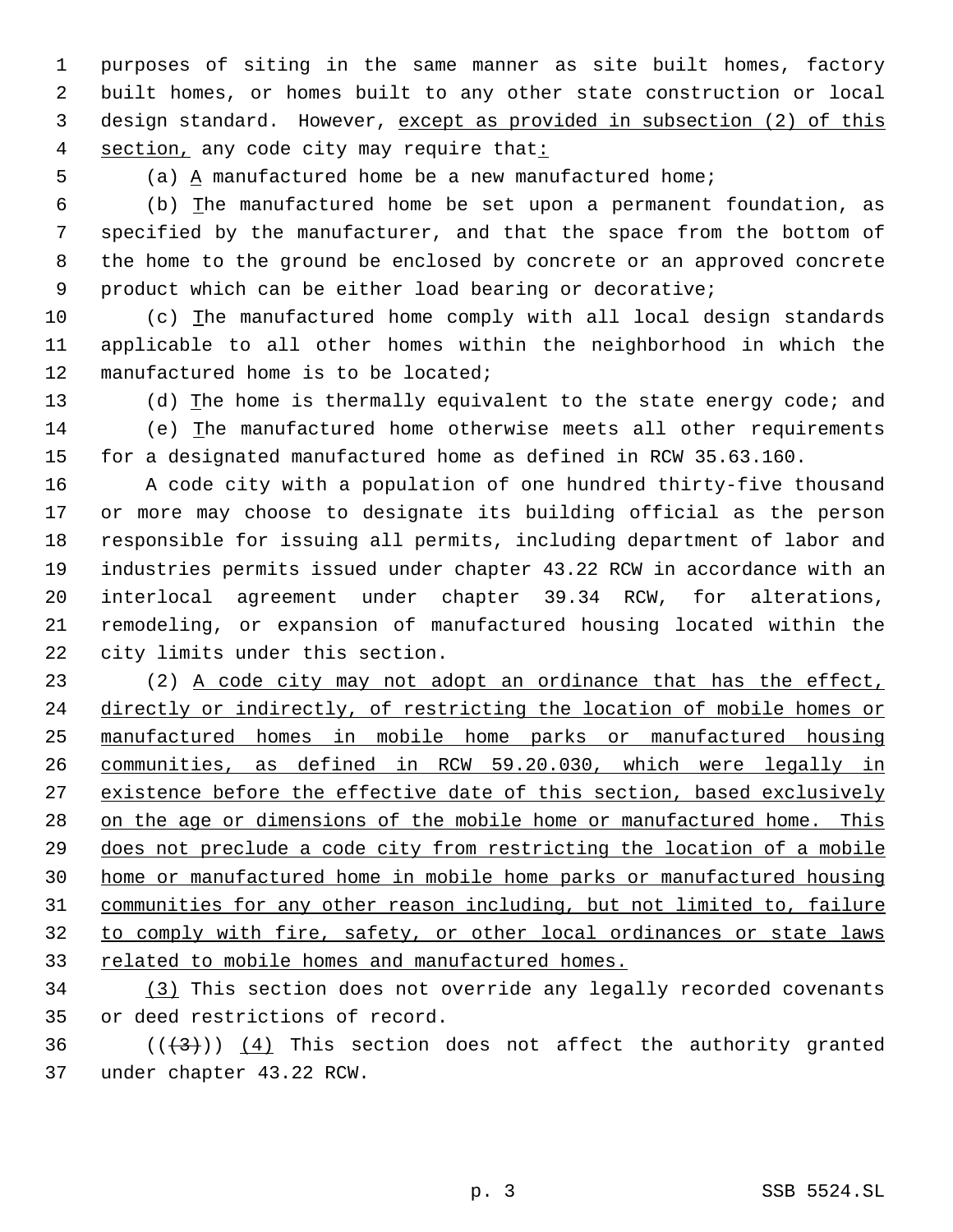**Sec. 3.** RCW 36.01.225 and 2004 c 256 s 4 are each amended to read as follows:

 (1) A county may not ((enact any statute or)) adopt an ordinance that has the effect, directly or indirectly, of discriminating against consumers' choices in the placement or use of a home in such a manner that is not equally applicable to all homes. Homes built to 42 U.S.C. Sec. 5401-5403 standards (as amended in 2000) must be regulated for the purposes of siting in the same manner as site built homes, factory built homes, or homes built to any other state construction or local design standard. However, except as provided in subsection (2) of this 11 section, any county may require that:

(a) A manufactured home be a new manufactured home;

 (b) The manufactured home be set upon a permanent foundation, as specified by the manufacturer, and that the space from the bottom of the home to the ground be enclosed by concrete or an approved concrete product which can be either load bearing or decorative;

 (c) The manufactured home comply with all local design standards applicable to all other homes within the neighborhood in which the manufactured home is to be located;

20 (d) The home is thermally equivalent to the state energy code; and (e) The manufactured home otherwise meets all other requirements for a designated manufactured home as defined in RCW 35.63.160.

 (2) A county may not adopt an ordinance that has the effect, directly or indirectly, of restricting the location of mobile homes or manufactured homes in mobile home parks or manufactured housing communities, as defined in RCW 59.20.030, which were legally in 27 existence before the effective date of this section, based exclusively 28 on the age or dimensions of the mobile home or manufactured home. This does not preclude a county from restricting the location of a mobile home or manufactured home in mobile home parks or manufactured housing communities for any other reason including, but not limited to, failure to comply with fire, safety, or other local ordinances or state laws related to mobile homes and manufactured homes.

 (3) This section does not override any legally recorded covenants or deed restrictions of record.

36  $((+3))$  (4) This section does not affect the authority granted